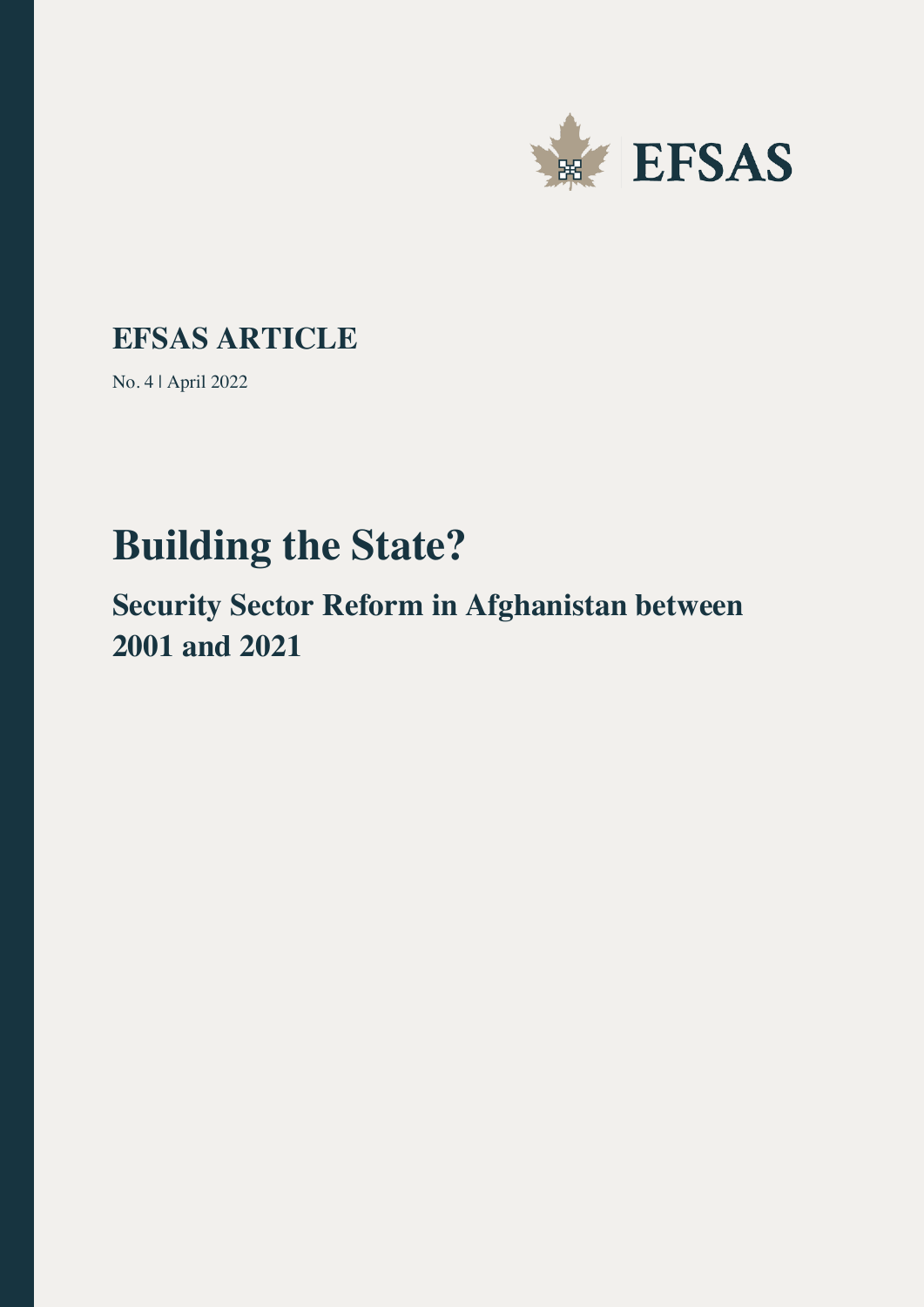### **Building the State? Security Sector Reform in Afghanistan between 2001 and 2021**

#### **Introduction**

The fall of Kabul to the Afghan Taliban in August 2021 brought an end to the US-backed government of Ashraf Ghani and ended the twenty years of non-Taliban rule that had begun following the American-led invasion of the country in October 2001. Although the Afghan State and its institutions were generally considered as fragile at best even prior to the Taliban's victory, the Taliban takeover took place more quickly than most international observers, including the United States' government, considered possible (Worsnop, 2021). In a speech in late August 2021, following the withdrawal of the last American troops from Afghanistan, US President Joe Biden found a ready scapegoat on which to blame to the Taliban's unexpectedly quick victory: the Afghan military. Biden (2021) defended his decision to withdraw US troops by the 31st of August with the assumption that *"more than 300,000 Afghan National Security Forces that we had trained over the past two decades and equipped would be a strong adversary in their civil wars with the Taliban"*. The President (ibid) conceded that the presumption that *"the Afghan government would be able to hold on for a period of time beyond military drawdown" "turned out not to be accurate"* as the Afghan forces *"did not hold on as long as anyone expected"*.

The President's comments drew widespread criticism from both US and non-US actors and were widely interpreted as seeking to shift responsibility away from the US and Washington's decision to end its military presence in the country. Ben Sasse, a Republican Senator from Nebraska, lamented that *"while President Joe Biden cowers at Camp David, the Taliban are humiliating America"* (quoted in McKelvey & Deng, 2021). The withdrawal and the comments also evoked criticism from the US' transatlantic partners, with Norbert Röttgen, chairman of the German parliament's foreign relations committee, contending that *"the early withdrawal was a serious and far-reaching miscalculation by the current administration"* that *"does fundamental damage to the political and moral credibility of the West"* (quoted in Karnitschnig, 2021). The withdrawal of American troops from Kabul, famously captured in the picture of the departure of a US helicopter from the roof of the American embassy in Kabul just as the Taliban entered the city, indeed appeared eerily reminiscent to the chaotic American withdrawal from Saigon in 1975. Once again, the American-led attempt to install a democracy in a non-Western country had failed in a spectacular manner.

Although the timing of Biden's statements is unfortunate at best and highly problematic at worst, the substance of the President's speech warrants some further attention. Military aid to Afghanistan was one of the main avenues through which international aid was delivered between 2001 and 2021: according to a report by the Stockholm International Peace Research Institute, Washington alone spent \$73 billion on the training and equipment of the Afghan National Security Forces (ANSF) in that time period (Tian, 2021), accounting for 60% of all US-provided aid (Yasa, 2020). Additionally, the ANSF received more than three billion US\$ from the NATO-funded Afghan National Army Trust Fund that was designed to facilitate and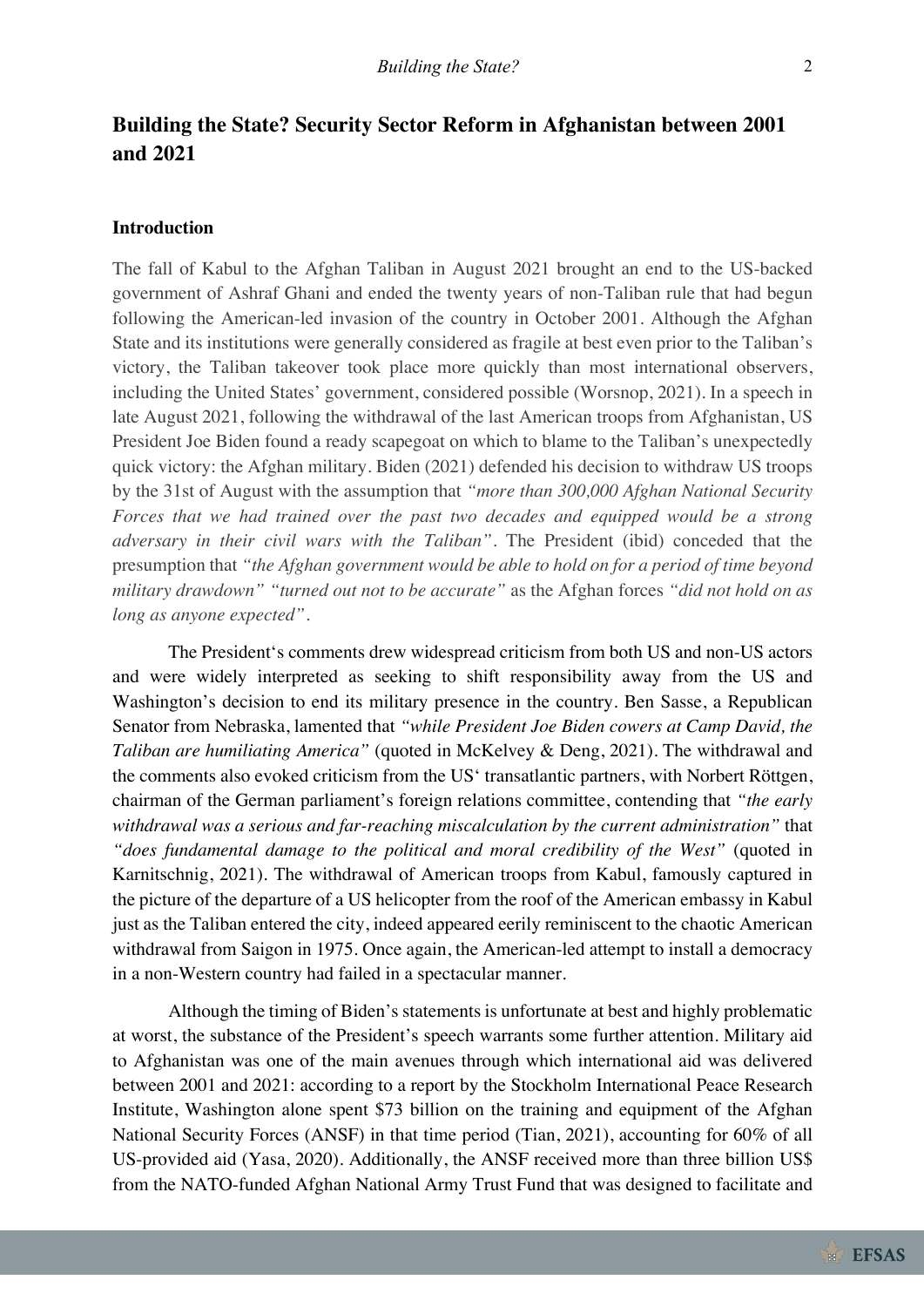enhance the cooperation between ANSF and ISAF (NATO, 2021). ISAF, short for International Security Assistance Force, had been established by the UN Security Council in December 2001 and remained active until 2014 (NATO, 2021). During the US-led presence in Afghanistan, the reform of the Afghan security sector had evidently been a strategic priority of the various donor parties involved in rebuilding Afghanistan. Yet, the rapid advance of the Taliban from May 2021 onwards indicates that the ultimate goal of Security Sector Reform (SSR) in Afghanistan, namely the creation of a capable ANSF that could hold its ground against the Taliban, was not attained.

This article explores why SSR in Afghanistan after 2001 failed, with this failure being a key factor enabling the Taliban takeover of effectively all of the country in August 2021. The article suggests that the SSR approach employed by various donors was marred by insufficient coordination, resource misallocation, corruption, and an underdevelopment of the political legitimacy of both the ANSF and the US/ISAF-backed Afghan government more generally. The ultimate failure of SSR in Afghanistan consequently reflects and embodies the broader strategic shortcomings of the international alliance in Afghanistan.

The paper is structured as follows: it firstly conceptualizes SSR as a practical policy framework with specific political assumptions before examining how SSR played out in Afghanistan. The shortcomings of SSR, it concludes, maintained political instability in the country and enabled the re-emergence of the Taliban as a key political grouping in Afghanistan.

#### **SSR as a policy framework**

The concept of SSR is a policy framework that is inherently linked to the liberal peacebuilding agenda that became pervasive among Western donor countries following the collapse of the Soviet Union. The USSR's dissolution shifted the perceived source of international insecurity: as the threat of nuclear conflict with the communist bloc dissipated, threats to national, regional, and international insecurity increasingly seemed to be either the result of conflicts within countries or conflicts between countries that were seemingly initiated by authoritarian leaders, with the first Gulf War serving as a prime example. The fallout of post-Cold War conflicts often appeared to be characterized by governmental corruption and/or governmental breakdown that ultimately enabled political insecurity in places such as Iraq and Somalia. In some instances, most notably in Iraq and the Balkans, the government's security sector (meaning its police, military, paramilitary, and intelligence community) became directly involved in perpetrating violence against its own and foreign populations. Crucially, the dissolution of the USSR meant that conflicts in the immediate post-Cold War order were no longer seen through the prism of Cold War geopolitics but as the result of structural conditions that worked to undermine the peaceful existence of countries and societies.

This interpretation of international (in)security dynamics gave rise to a dogma that focused on the building of a 'liberal peace' in societies, which partially included the (re- )building of State structures. This peacebuilding and State-building intent was heavily influenced by the role of the United States, which conceptualized a lack of economic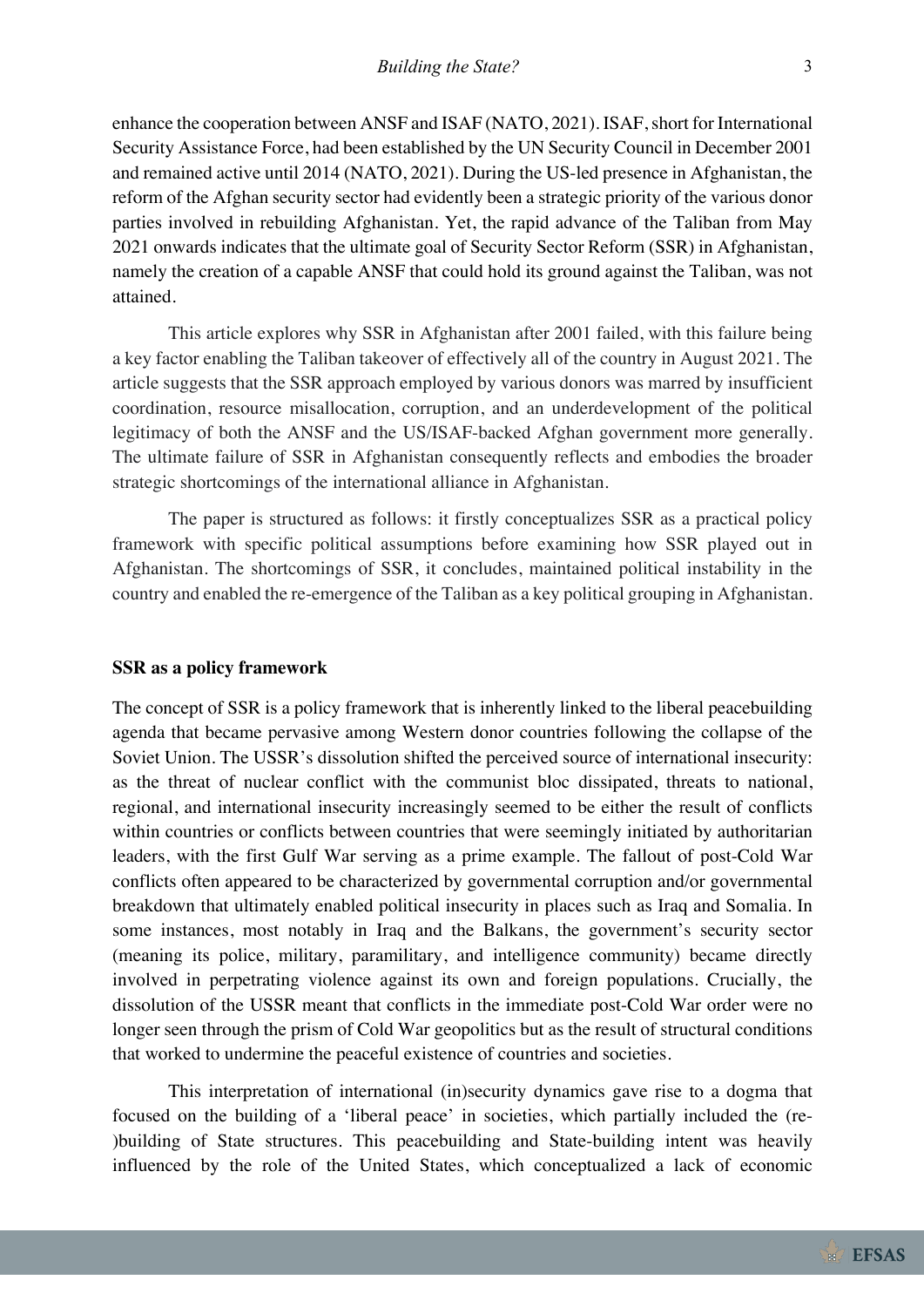development as a key facet causing national, regional, and ultimately international security (Ball, 2010). An underdeveloped economy and corrupt political structures, the narrative went, would fuel political insecurity and vice versa. This specific understanding of the causes of international (in)security tied this development agenda to the notion of human security, which removed interpretations of security from the State and military-centric focus of the Cold War and instead focused on the security of individuals and communities (Liotta & Owen, 2006). The development and security agenda that evolved in the immediate aftermath of the Cold War thus focused on both socioeconomic development and human security, creating a framework through which political interventions in (post-)conflict environments would be approached.

SSR became a key component of the international, heavily US-influenced security and intervention agenda. The growing influence of the notion of human security resulted in the security and military apparatuses of developing countries increasingly being seen as the source of insecurity, not the solution to insecurity (Hendrickson & Karkoszka, 2002). A dysfunctional security sector, especially in failing or failed States, was viewed as potentially exacerbating the human insecurity in the country and region, meaning that this sector too had to be revamped in order to create lasting peace (Jackson, 2012). In practice, this elevated the reform of inefficient, corrupt, and brutal security forces to constitute a pivotal part of the peacebuilding agenda (Abrahamsen & Williams, 2006). The discourse surrounding SSR thus became inextricably linked to ideas surrounding liberal peacebuilding. Alongside SSR, other key tenets of liberal peacebuilding that were believed to sustainably pacify a society were the establishment of more neoliberal economic structures and a democratic political system, indicating how heavily this agenda was shaped by a Western-centric understanding of peace, stability, and conflict (Karlsrud, 2019).

It is notable that SSR does not have a clear definition as different SSR donors employ different interpretations of what reforming a country's security sector entails. The United Nations' Security Council (UNSC) Resolution 2151, adopted by the UNSC in 2014, stipulates that SSR initiatives must,

*"aim to enhance the governance and overall performance of the security sector and address the foundations upon which security institutions in each component area are built, such as through support to national security dialogues; national security sector reviews and mappings; national security policy and strategy; national security legislation; national security sector plans; security sector public expenditure reviews; and national security oversight, management and coordination"* (p. 4).

In contrast, the EU employs a more human-centric definition of SSR. For the EU (n.d), SSR aims to,

*"ensure the security of individuals, as perceived and experienced by them. This involves upholding their fundamental freedoms and properly assessing, in a participatory way, the security needs of different groups, including the most vulnerable. The system should address the specific needs of women, minors, the elderly and minorities."*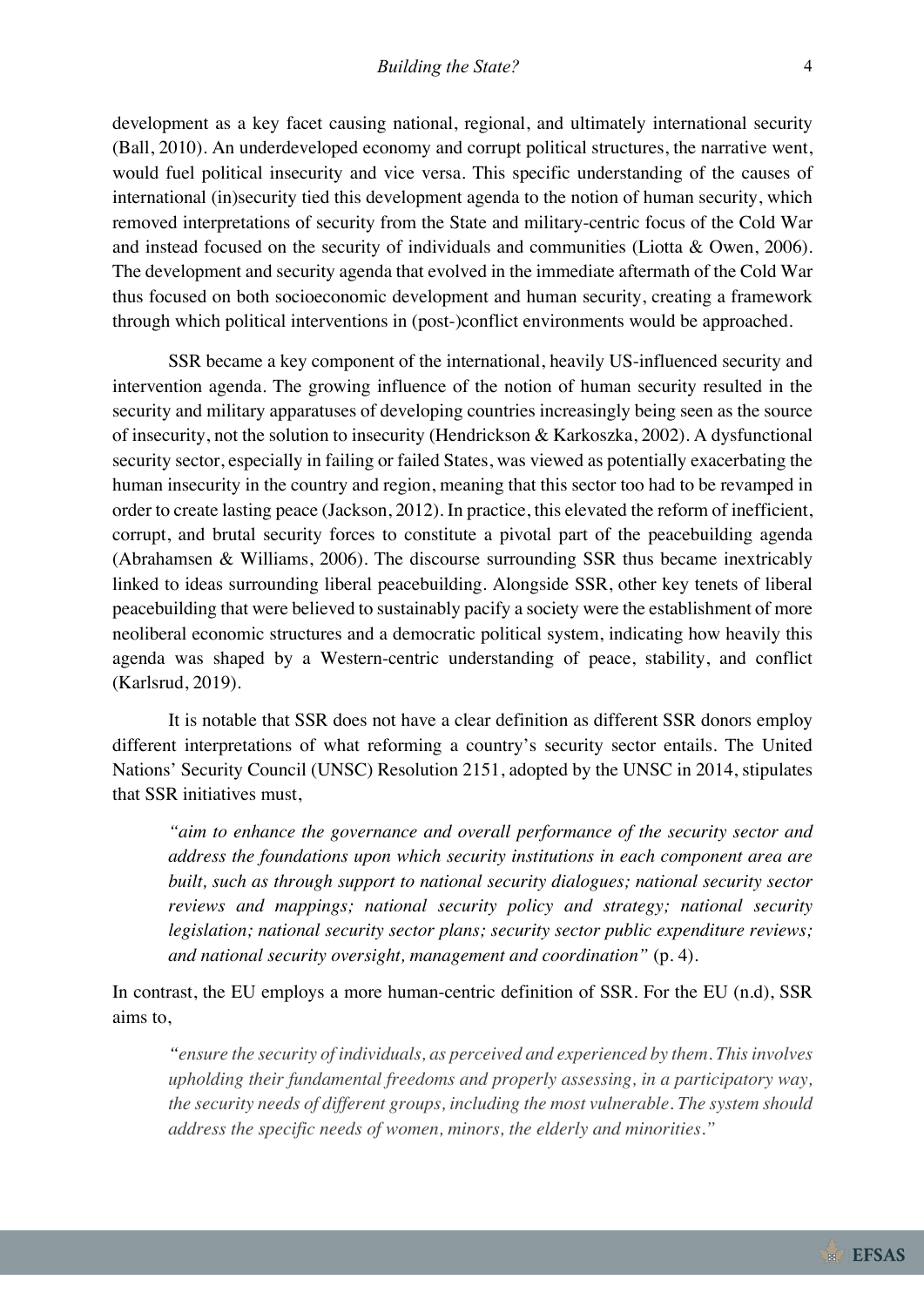In general, SSR aims to enhance the operational capacities of security forces in (post-)conflict environments to ultimately foster a more peaceful and liveable environment for the citizens of that country.

The partial complicity of administrative structures in the violence perpetrated by the security sector also means that institutional reforms are a key component of SSR programmes and the liberal peacebuilding agenda. The (re-)construction of political institutions along the lines of institutions present in the West reasserts the Western-centric character of the liberal peace concept. The establishment of Western-style democracy is a key component of this: the connection between the security sector and civil society ought to be strengthened by creating increased accountability through democratic institutions. In a policy brief, the Geneva Centre for Security Sector Governance (n.d.a) suggests that

*"SSR is the political and technical process of improving state and human security by making security provision, management and oversight more effective and more accountable, within a framework of democratic civilian control, rule of law and respect for human rights. The goal of SSR is to apply the principles of good governance to the security sector"* (p. 1)

SSR here becomes linked to heavily Western-influenced understandings of 'good governance' through the concept of Security Sector Governance (SSG). The same brief defines SSG as the following:

*"Good SSG describes how the principles of good governance apply to security provision, management and oversight by state and nonstate actors. The principles of good governance are accountability, transparency, rule of law, participation, responsiveness, effectiveness and efficiency. Good SSG means that the security sector provides state and human security, effectively and accountably, within a framework of democratic civilian control, rule of law and respect for human rights. Good SSG is a specific type of security governance based on a normative standard for how the state security sector should work in a democracy."* (p. 2)

Another report by the same organization (n.d.) creates a clear operationalization for what successfully achieved SSG through SSR looks like:

- § Security forces can provide security comprehensively and at a reasonable cost
- The security sector is inclusive and represents the countries' diversity
- The security sector is transparent and provides information to the public
- The security sector is accountable to public-civilian authorities
- The security sector is safeguarded by a legal and judicial framework
- The security sector is monitored independent by the public and civil society organizations
- Domestic security forces can smoothly operate with one another

It is notable that SSR constitutes one part of a broader understanding of how societies should ideally function. SSR, in other words, is insufficient to sustainably stabilize a country and must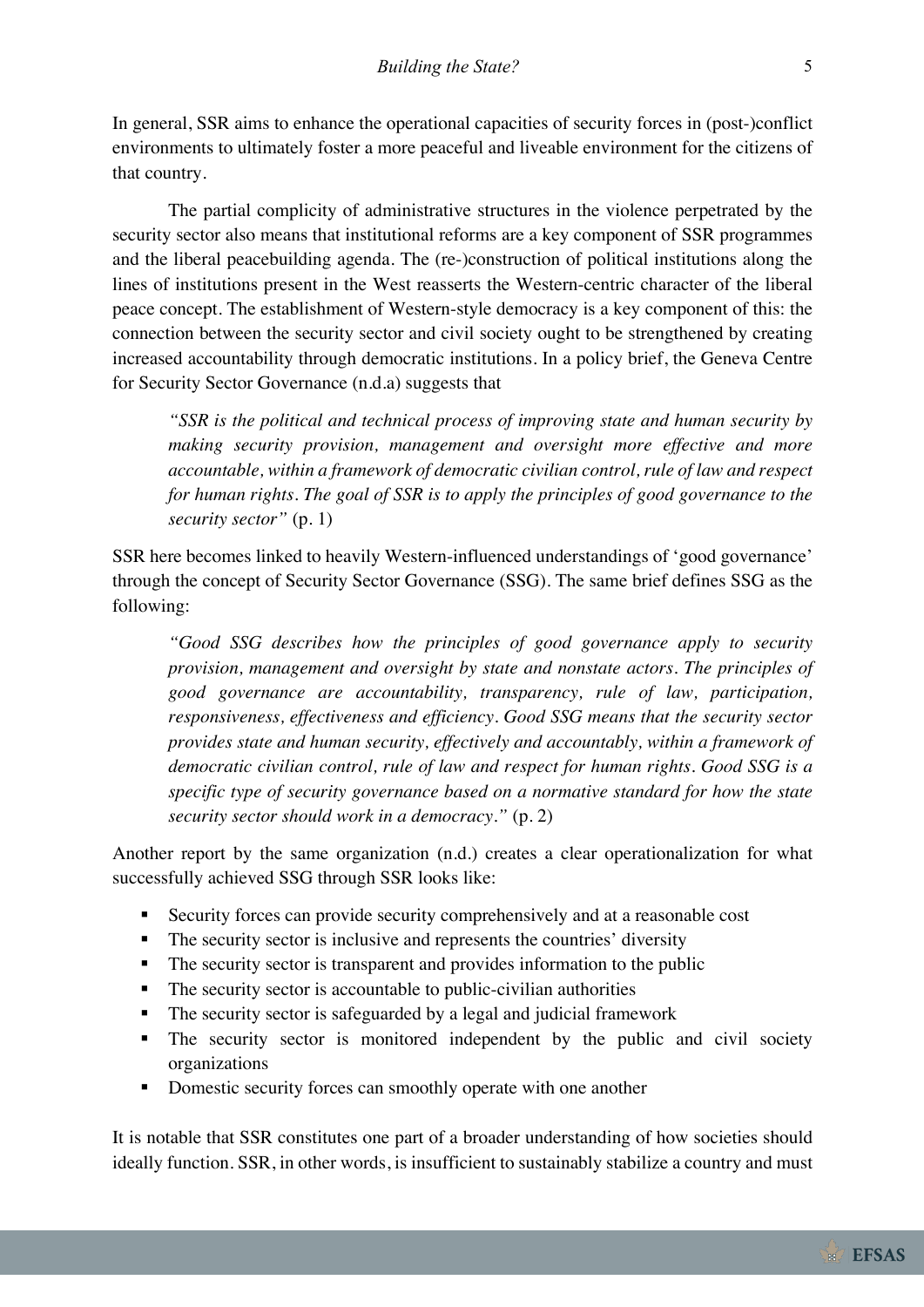be accompanied by broader, overarching institutional and social reforms. Wulf (2004, p. 5) consequently views SSR to have four key dimensions:

- The political dimension: SSR is transparent and takes place under civil control
- The economic dimension: SSR takes place through an appropriate consumption of the available resources
- The social dimension: SSR guarantees the provision of physical security to the country's citizens
- The institutional dimension: SSR entails the professionalization of actors in the security sector

In sum, SSR is a multi-dimensional process that includes both the direct reform of the security sector as well as the broader political-institutional framework through which the governance of the security sector is organized. By default, then, SSR and SSG are inherently ambitious projects that seek to re-write institutional structures in predominantly non-Western contexts and actively engage not just in peacebuilding but also state-building.

The policy framework of SSR and the associated framework of SSG are ultimately situated in the politico-ideological framework that was heavily shaped by the end of the Cold War and the seeming superiority of American-style security governance. A lack of security was viewed as a response to a lack of economic development, with lacking development in turn reinforcing insecure political structures. The solution to these issues, the narrative went, was the whole-scale reformulation of a country's political and security structures, including the democratization of the political apparatus, the liberalization of the economy, and the creation of civil, ideally democratic authorities that would provide sound SSG. The underlying ideological tenets of SSR were subsequently heavily underpinned by the experiences made in Western societies and assumed that a one-to-one replication of these structures would be capable of pacifying political environments elsewhere. These assumptions meant that economic, presumably 'rational' grievances (such as a lack of economic development) rather than ideological, 'irrational' grievances were seen as the root causes of conflict despite ample evidence that this was not necessarily always the case. Moreover, SSR focused explicitly on the reform of formal security forces (such as the army, police, gendarmerie, etc.) and did not formally address the role that more privately organized forms of security continue to play in many developing economies (Abrahamsen & Williams, 2006). The SSR framework was consequently strongly informed by specific assumptions about what constituted good governance and what factors ultimately led to violent conflict. The trajectory of SSR in Afghanistan following the US-led invasion of 2001 indicates how many of these assumptions did not accurately reflect the situation on the ground, culminating in the failure of SSR in Afghanistan.

#### **SSR in Afghanistan after 2001**

Following the invasion of Afghanistan in 2001 under codename Operation Enduring Freedom, SSR immediately emerged as a strategic priority for the actors involved in rebuilding the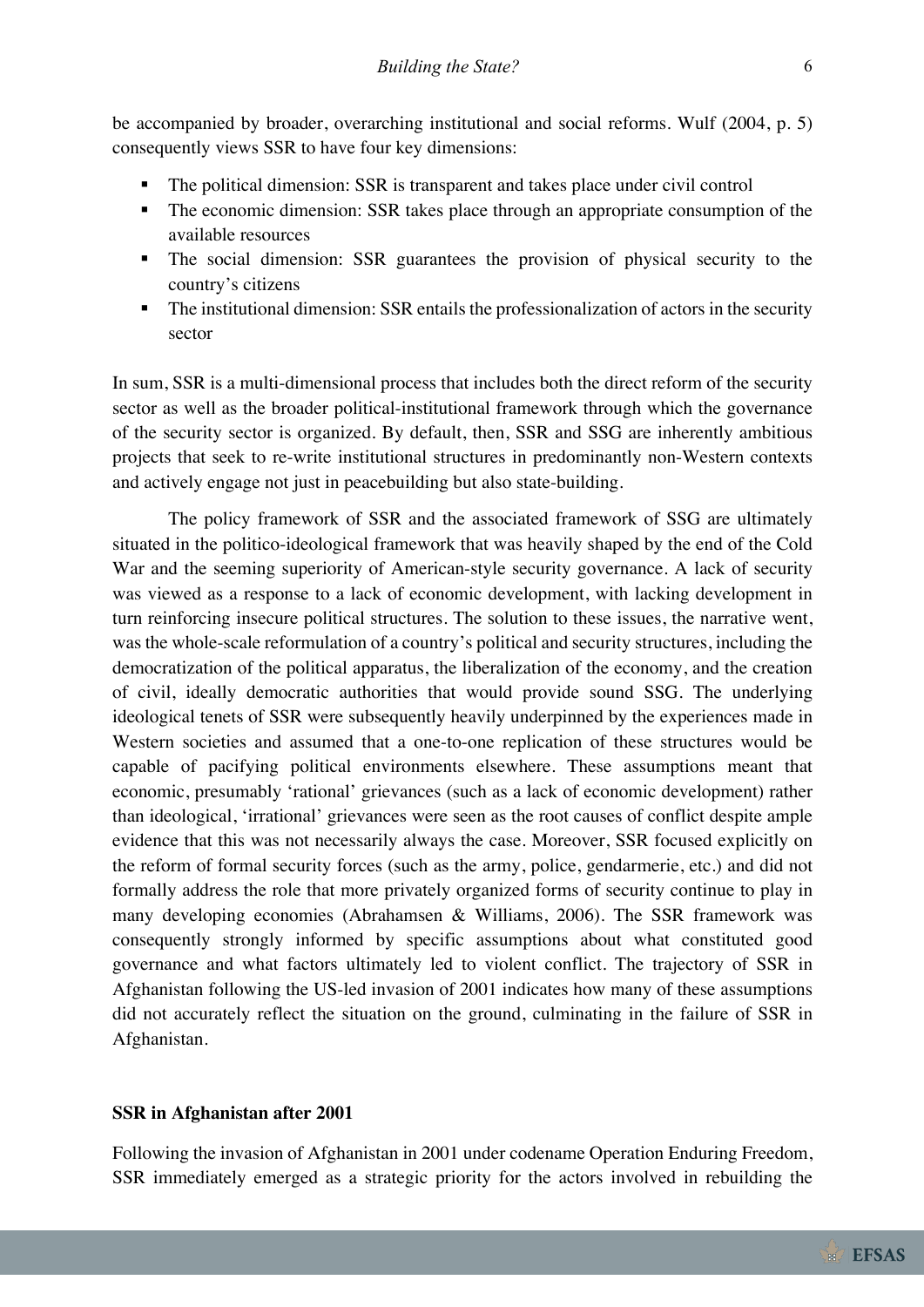country. In Afghanistan, the international alliance did not just encounter a security sector that required reform: instead, the security sector had to be practically rebuilt from scratch given the Taliban's previous control over Afghanistan. The rapid creation of a security sector was consequently one of the focal points of the Bonn Conference, during which Hamid Karzai was elected as the leader of the Afghan Interim Authority by various political representatives from different Afghan groups (Dennys & Hamilton-Baillie, 2012). The decisions made during the Bonn Conference were also referenced in UNSC Resolution 1386, which mandated the creation of ISAF. Led by the US and ISAF, the Karzai administration was to be supported by the newly founded ANSF, sometimes also known as the ANDSF (Afghan National Defence and Security Forces). The ANSF was constituted by different departments responsible for different components of national security provision, including the Afghan National Army (ANA), the Afghan National Police (ANP), and the Afghan Air Force (AAF). Furthermore, the ANSF incorporated two smaller police units, the Afghan Local Police (ALP, specifically used in more rural areas) and the Afghan Public Protection Force (APPF, focused on protecting infrastructure development projects). Through its creation of the ANSF and the establishment of theoretically demarcated operational mandates, the international allies here created an institutional architecture that was to safeguard and be simultaneously accountable to the government of the Karzai administration.

By design, this form of SSR was ought to be a multilateral process in which different donor countries managed different components of the reform trajectory. Germany was to oversee the establishment and training of the ANP, the UK was responsible for creating the counter-narcotics units, Japan managed the process of disarming, demobilizing, and reintegrating (DDR) the units that had previously fought against the Taliban as the Northern Alliance, and Italy oversaw the creation of a judicial system (Goodhand & Sedra, 2006). The US, in turn, was tasked with creating and managing the ANA. The Taliban forces, many of whom had started to regroup in the Afghan-Pakistani borderlands following their initial military defeat, were excluded from the DDR approach developed by the alliance and thus played no formal role in the SSR framework (Howk et al., 2020). The way in which SSR was designed to be implemented was directly aligned with the broader SSR framework discussed above: the security forces were to be professionalized, legitimized, and integrated into a political system where they would be accountable to a democratically elected government. This government would be kept in check by an independent judicial system, thereby ensuring good governance as imagined by Washington and its allies.

In lieu of these initially multilateral designs, American forces quickly gained significant operational control over managing the SSR process of the ANSF as a whole while increasingly making use of Private Security Contractors (PSCs). In practice, the multilateral structuring of the SSR process had produced mixed results as different donor countries prioritized different operational capacities. The German forces, for instance, tasked with training the ANP, focused on creating a numerically quite small but operationally well-trained police force (Ayub et al., 2009). The US, in contrast, stressed the creation of a quantitatively large ANA, an approach that often came at the expense of the operational capacities of the units trained by the Americans (ibid). In 2003, the US took over most of the training of the ANP from Germany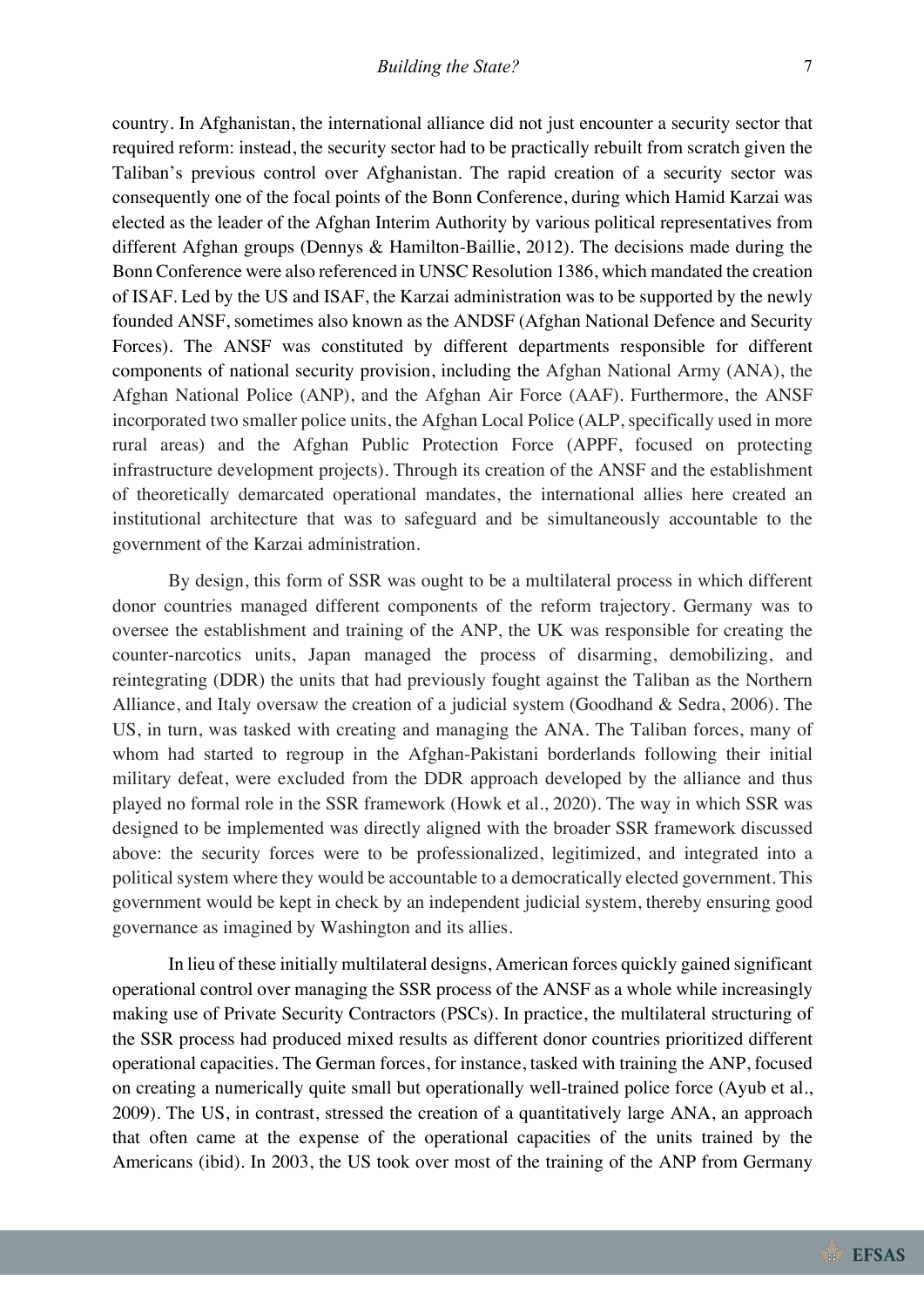before outsourcing the training responsibilities to DynCorp, a now defunct PSC that was based in the US (Yasa, 2020). Instead of consolidating the coherence of the SSR process, the outsourcing to DynCorp had the inevitable effect that the training of different ANSF units remained only loosely coordinated. DynCorp, for instance, focused on training the ANP in counterinsurgency tactics rather than more classical forms of providing public security in line with a policing mandate (ibid). Partially, then, the use of PSCs such as DynCorp had the effect that police units did not obtain the specific skills the SSR program theoretically required them to acquire. Moreover, the quasi-militarization of police units resulted in an often-militarized conduct by the ANP, which undermined the ANP's social legitimacy in the local population. Outsourcing processes thereby directly contributed to not just operational inadequacies but also a legitimacy deficit.

By 2003/2004, when the Taliban once again began mounting an insurgency, the US intensified its approach to enlarge the ANSF at the expense of the operational capabilities of ANSF units. Since 2001, most of the SSR funds had flown into training and arming the ANA, meaning that police and judicial reforms did not move at the same pace and remained underdeveloped in comparison (Byrd, 2010). The resurgence of the Taliban compounded an emphasis on strengthening the ANA as the main counterforce to the Taliban (Ayub et al., 2009). In practice, this translated into an US-led enlargement of the ANA that paid little heed to improving the operational capabilities of the ANA personnel. Even as the ANA grew in size, it remained too small to effectively govern and control Afghanistan's remotest areas, creating a power vacuum in the Afghan countryside that the returning Taliban began filling by 2004 (Barfield, 2012). While the Taliban was strengthened by the relative weakness of the ANA, the Obama administration further intensified this quantity-based approach. Under Obama, the total size of the ANSF grew from 200,000 to 350,000 troops – as investment in training and equipment did not grow alongside the surge in units, however, thousands of ANSF soldiers were rushed through boot camp without receiving adequate military training (George, 2021). This lack of operational capacity was further compounded by funds being poorly invested or being deliberately misallocated: the ambitions of the US and ISAF to create a modern military apparatus simply did not receive the funds that were necessary to actually fulfil this ambition (Yasa, 2020). The inevitable outcome of all of this was that ANSF units were often poorly trained and lacked the operational capacities to withstand a concerted Taliban offensive in the field.

Poor internal management processes and corrupt structures within the ANSF compounded this lack of operational capacity. The total exclusion of the Taliban forces from the DDR processes and the installation of the Karzai government provided significant leverage to Afghans with a high degree of social influence. Following the fall of the Taliban, many key military positions in the ANSF were thus acquired (and maintained) through patronage relations rather than merit, resulting in the creation of a military apparatus that was characterized by corruption and a lack of military expertise on the highest echelons (Arif, 2017). One key example of deep-seated corruption throughout the ANSF was the presence of so-called 'ghost soldiers'. Desertions were a problem throughout the existence of the ANSF (Ayub et al., 2009). Frequently, however, desertions or deaths of ANSF personnel in the field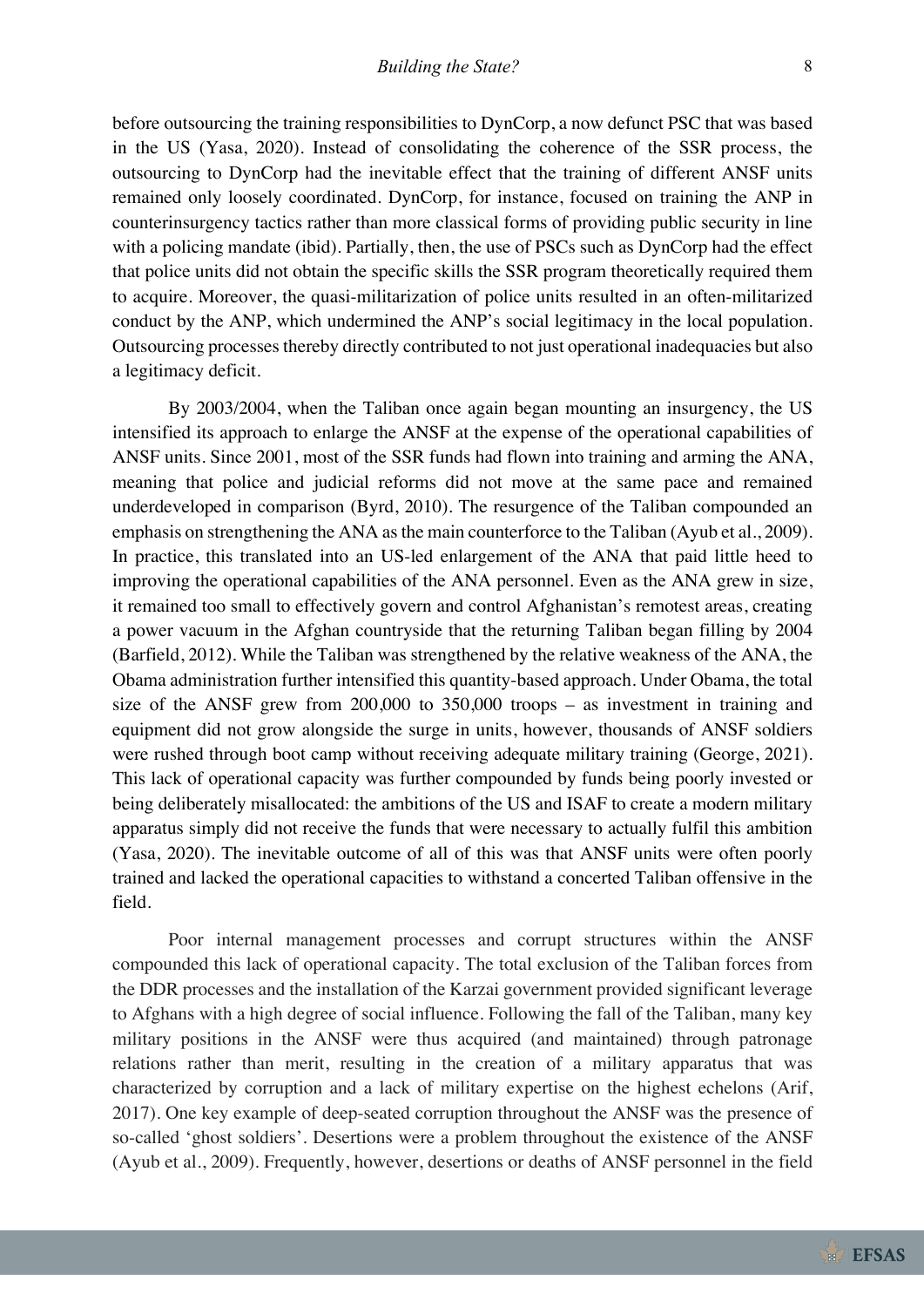would not be reported by commanding officers, who would maintain that the soldiers had not died or deserted to collect the monthly income of those who had died or deserted. Besides the obvious financial cost this incurred, this also meant that the actual number of ANSF troops was highly inflated: according to a 2016 report by the US Special Inspector General for Afghanistan Reconstruction, *"neither the United States nor its Afghan allies know how many Afghan soldiers and police actually exist, how many are in fact available for duty, or, by extension, the true nature of their operational capabilities"* (quoted in BBC, 2021). The extent to which this form of corruption remained an issue over time points towards the prevalence of other structural issues. ANSF personnel was often so poorly paid that claiming the incomes of fallen or deserted soldiers simply translated into another way of making ends meet for them and their families (Rotmann, 2019). With much of the development aid flowing into SSR, donor countries largely failed to create sustainable economic structures that could provide an improved standard of living for the Afghan population, especially in the countryside. While demoralizing the soldiers and thus heightening the risk of desertion, the endemic corruption within the ANSF and Afghan society severely undermined the long-term efficacy of the international aid efforts in the country.

The ANSF furthermore suffered from a lack of social legitimacy that was compounded by the behaviour of the security forces. The relative monopoly on violence allowed ANSF forces to exploit their social position, with the DynCorp-trained ANP being viewed as particularly corrupt (Bowser, 2010). The ANP was also criticized for insufficiently reprimanding corrupt officials and not addressing other structural issues in its ranks, including the widespread illiteracy of ANP personnel (Ayub et al., 2009). The rapid DDR approach pursued after 2001 also resulted in the integration of ethnic militias into the ANSF that pursued the (perceived) interests of the ethnic groups in the name of the ANSF, undermining the legitimacy of the ANSF as a whole (Rotmann, 2019). Although the degree of corruption and competence obviously varied between different ANSF units, the lack of operational capacity and the endemic presence of corruption contributed to an overall legitimacy deficit of the ANSF. The lack of support for the ANSF inevitably empowered the Taliban, providing them with a social platform and the claim that only they could protect civilian populations from purportedly exploitative and brutalizing security forces and their foreign backers. Despite all the money invested into SSR, the SSR programmes failed to create a competent and socially legitimized security apparatus in Afghanistan that could protect the Afghan people following the departure of the United States and its allies.

The shortcomings of the ANSF, a partial result of their lack of social legitimacy, can ultimately not be dissociated from the lack of legitimacy of the Afghan government as a whole. Resource misallocation and corruption were rampant and well-recorded under the Karzai administration and subsequent governments. The consequential sense of public alienation was compounded by the ties between the political elites and criminal syndicates, including those active in drug-related organized crime (Ayub et al., 2009). The general misallocation and evasion of foreign aid by the Karzai government meant that funds allocated for socioeconomic development did not reach their original target and intensified the political illegitimacy of the Western-backed government (Yasa, 2020). As Barfield (2012) observes, the Karzai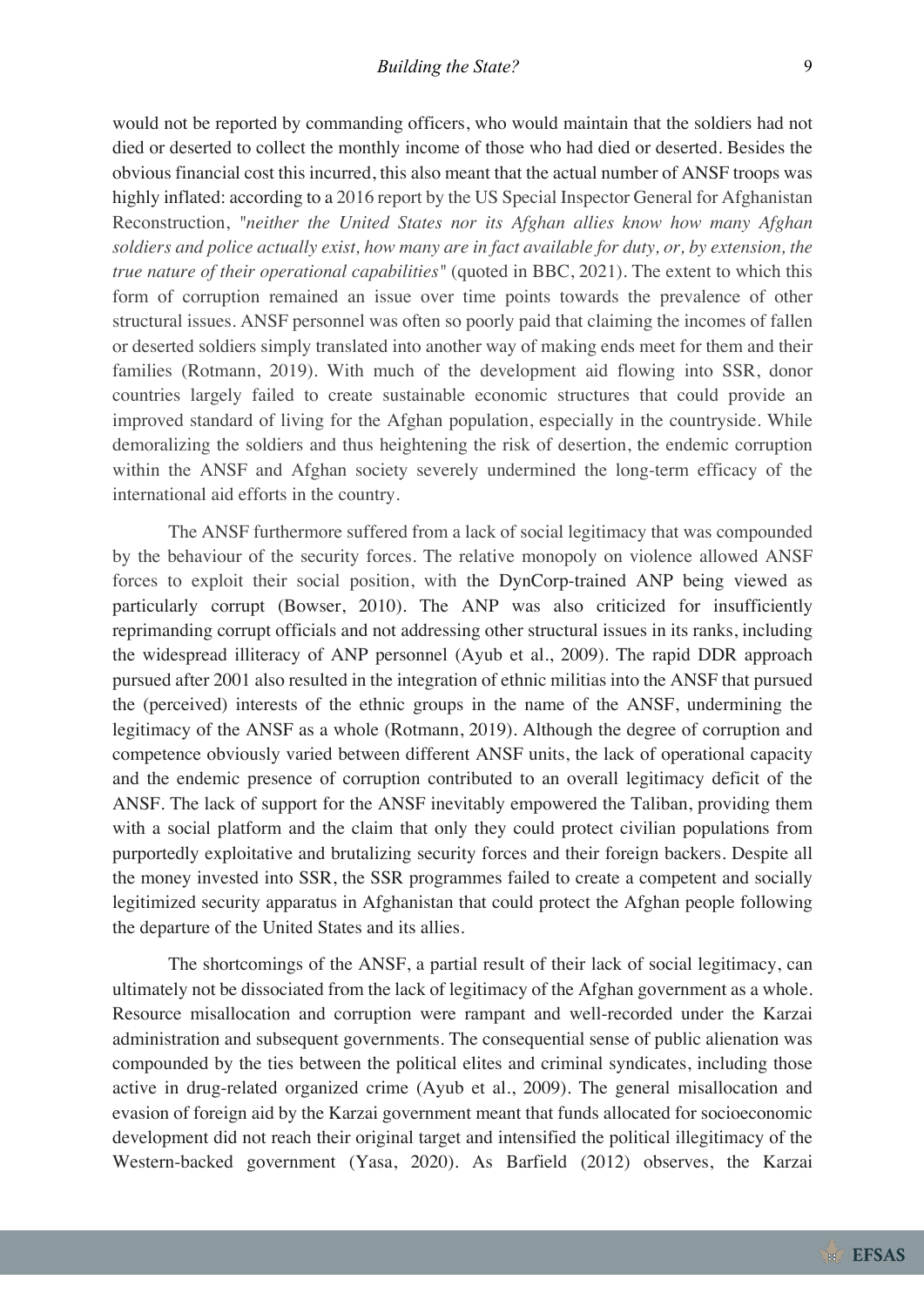administration did not construct an institutional architecture in Afghanistan that could provide good governance – instead, it created a practically patrimonial system in which the State and its institutions became an extension of the President and the political elite in Kabul. Bowser (2010) astutely described this form of regime as a 'shadow State', meaning *"a form of personal rule; that is, an authority that is based upon the decisions and interests of an individual, not a set of written laws and procedures, even though these formal aspects of government may exist"* (p. 110). Corruption within the Afghan government thus ultimately failed to create adequate and functioning governance structures while its associated lack of social legitimacy compounded the lacking legitimacy of the ANSF. The shortcomings of the ANSF and SSR in Afghanistan more generally were consequently situated in and reinforced by a corrupt political structure that created weak State institutions, a poorly developed security sector, and a public that was often discontent with the governance provided by the State and its foreign allies. In conjunction, these factors produced a strategic environment in which the Taliban could generate partial public support as well as military leverage, enabling their ultimate takeover of Afghanistan in August 2021.

#### **Conclusion**

The failure of the ANSF reflects the structural shortcomings of Security Sector Reform (SSR) in Afghanistan and the overall international approach in Afghanistan. SSR policies in Afghanistan sought to establish an adequate military and defence administration without sufficiently recognizing how structural shortcomings elsewhere would shape the effectiveness of the SSR programmes. Issues like that of 'ghost soldiers', for instance, were bound to emerge in a country where socioeconomic development remained heavily impaired and where corruption on every governmental level was endemic. The poor training of security forces inevitably led to the creation of a military force that was lacking military capability, order, and discipline. Corrupt officials capitalized on these structures to extract funds and pursue their respective political and economic interests, weakening the strategic capability of the ANSF, further undermining the extent to which the public supported the ANSF, and intensifying desertions. The precarious strategic situation of the ANSF was further compounded by the unilateral conduct of the United States under the Trump administration, with the 2020 Doha Agreement between the US and the Taliban demoralizing the remaining ANSF forces and motivating further desertions (George, 2021). Although the speed of the ANSF's collapse may have taken some observers by surprise, the fact that it did happen cannot have been surprising considering the state of the ANSF prior to the American withdrawal.

Conclusively, the criticism voiced by President Biden following the fall of Kabul is not entirely inaccurate: considering the amount of money spent by the international community on rebuilding Afghanistan and the armed forces, more should have been expected from them on paper. That said, their ultimate failure and mass surrender to the Taliban was the inevitable outcome of a SSR programme that failed to be coordinated with other policy responses and was undermined by the diplomatic support for a government that had long lost its popular sway. The failure of SSR in Afghanistan ultimately embodies the failures of statebuilding in the country.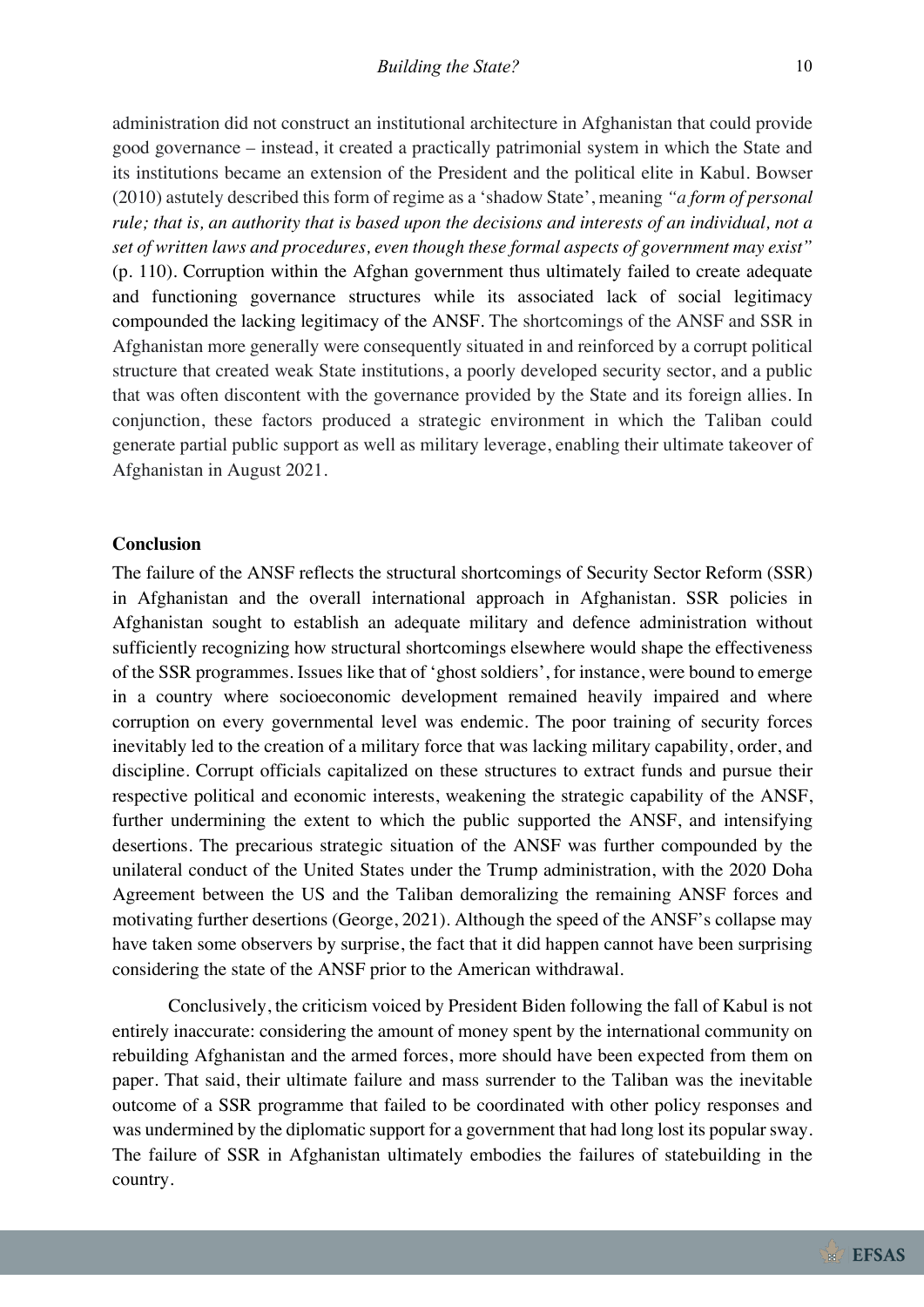#### **References**

- Abrahamsen, R., & Williams, M. C. (2006). Security sector reform: bringing the private in. *Conflict, Security & Development*, *6*(1), 1-23.
- Arif, S. (2017). *Security Sector Reform: Long Overdue in Afghanistan*. The Diplomat. https://thediplomat.com/2017/01/security-sector-reform-long-overdue-in-afghanistan/
- Ayub, F., Kouvo, S., & Wareham, R. (2009). *Security Sector Reform in Afghanistan*. The International Center for Transitional Justice. https://www.ictj.org/sites/default/files/ICTJ-Afghanistan-Security-Reform-2009- English.pdf
- Ball, N. (2010). The Evolution of the Security Sector Reform Agenda. In M. Sedra (Ed.), *The Future of Security Sector Reform* (pp. 29-45). The Centre for International Governance Innovation.
- Barfield, T. (2012). *Afghanistan: A Cultural and Political History*. Princeton University Press.
- BBC. (2021). *Afghanistan's ghost soldiers undermined fight against Taliban - ex-official*. BBC. https://www.bbc.com/news/world-asia-59230564
- Biden, J. (2021). *Remarks by President Biden on the End of the War in Afghanistan*. The White House. Retrieved 2021, from https://www.whitehouse.gov/briefingroom/speeches-remarks/2021/08/31/remarks-by-president-biden-on-the-end-of-thewar-in-afghanistan/
- Bowser, D. (2010). Corruption and Security in Afghanistan and Central Asia. In M. Hartog (Ed.), *Security Sector Reform in Central Asia: Exploring Needs and Possibilities* (pp. 103-113). The Centre of European Security Studies.
- Byrd, W. A. (2010). The Financial Dimension of Security Sector Reform. In M. Sedra (Ed.), *The Future of Security Sector Reform* (pp. 301-314). The Centre for International Governance Innovation.
- Dennys, C., & Hamilton-Baillie, T. (2012). *Strategic Support to Security Sector Reform in Afghanistan, 2001–2010*. The Centre for International Governance Innovation. https://www.files.ethz.ch/isn/136859/SSR\_Issue\_no6.pdf
- European Union. (n.d.). *Security Sector Reform*. Capacity 4 Development. https://europa.eu/capacity4dev/results-and-indicators/security-sector-reform
- The Geneva Centre for Security Sector Governance. (n.d.). *Security Sector Reform*. The Geneva Centre for Security Sector Governance. https://securitysectorintegrity.com/security-sector-governance/security-sector-reform/
- The Geneva Centre for Security Sector Governance. (n.d.a). *Security Sector Reform: Applying the principles of good governance to the security sector*. The Geneva Centre for Security Sector Governance.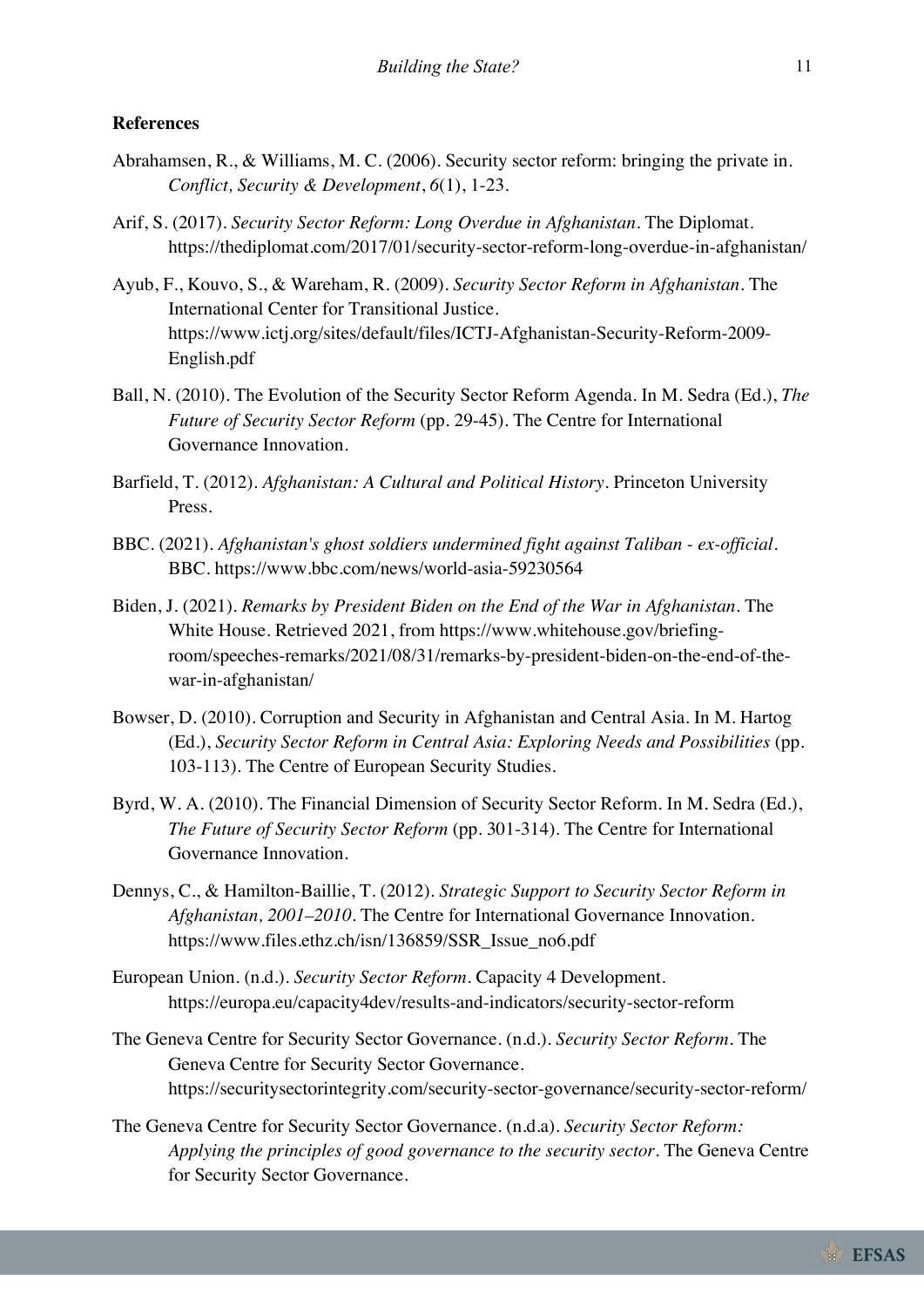https://www.dcaf.ch/sites/default/files/publications/documents/DCAF\_BG\_2\_Securit y%20Sector%20Reform.pdf

- George, S. (2021). *Afghanistan's military collapse: Illicit deals and mass desertions*. The Washington Post. https://www.washingtonpost.com/world/2021/08/15/afghanistanmilitary-collapse-taliban/
- Goodhand, J., & Sedra, M. (2006). *Bargains For Peace? Aid, Conditionalities and Reconstruction in Afghanistan*. Clingendael. https://www.clingendael.org/sites/default/files/2016- 02/20060800\_cru\_goodhand\_sedra.pdf
- Hendrickson, D., & Karkoszka, A. (2002). *The challenges of security sector reform*. Stockholm International Peace Research Institute. https://www.sipri.org/yearbook/2002/04
- Howk, J. C., Hyde, A., & Pforzheimer, A. (2020). *Four Lessons for Security Sector Reform in Afghanistan*. United States Institute of Peace. https://www.usip.org/publications/2020/10/four-lessons-security-sector-reformafghanistan
- Jackson, P. (2012). Security sector reform and statebuilding: lessons learned. In A. Schnabel & V. Farr (Eds.), *Back to the Roots: Security Sector Reform and Development* (pp. 251-270). LIT Verlag.
- Karlsrud, J. (2019). From liberal peacebuilding to stabilization and counterterrorism. *International Peacekeeping*, *26*(1), 1-21.
- Karnitschnig, M. (2021). *Disbelief and betrayal: Europe reacts to Biden's Afghanistan 'miscalculation'*. POLITICO Europe. Retrieved 2021, from https://www.politico.eu/article/europe-reacts-bidens-afghanistan-withdrawal/
- Liotta, P. H., & Owen, T. (2006). Why Human Security? *The Whitehead Journal of Diplomacy and International Relations*, 37-54.
- McKelvey, T., & Deng, B. (2021). *Biden's week of blame and tumult after Kabul fall*. BBC. Retrieved 2021, from https://www.bbc.com/news/world-us-canada-58286766
- NATO. (2021). *Afghan National Army (ANA) Trust Fund*. North Atlantic Treaty Organization. https://www.nato.int/nato\_static\_fl2014/assets/pdf/2021/2/pdf/2102 backgrounder-ana-trust-fund.pdf
- Rotmann, P. (2019). *Men with Guns: Political Economy Lessons for Disbanding or Integrating Hybrid Security Forces*. Global Public Policy Institute. https://www.gppi.net/2019/09/12/men-with-guns-political-economy-lessons-fordisbanding-or-integrating-hybrid-security-forces